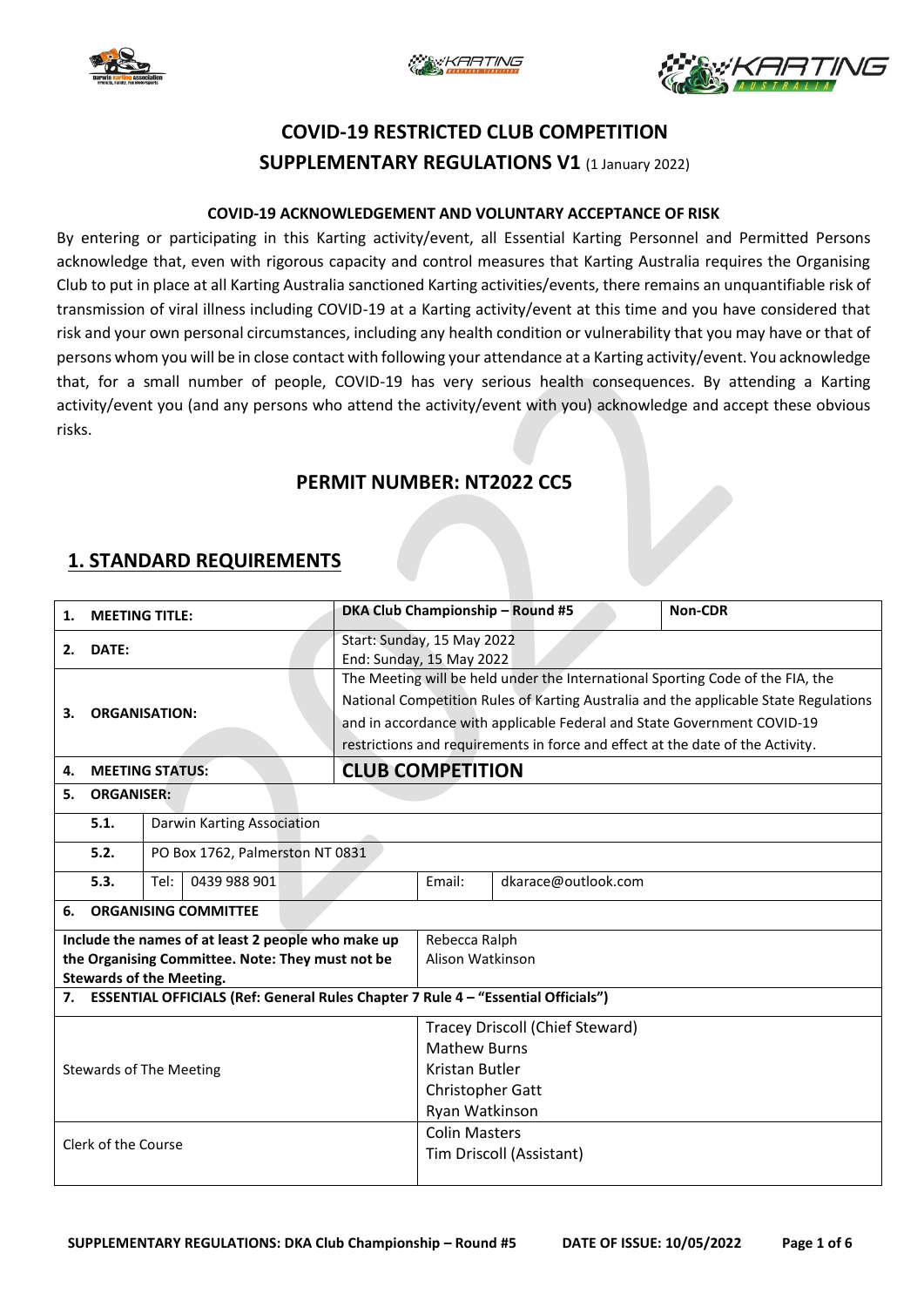





| Chief Scrutineer:                      | Daniel Ralph                                |  |  |
|----------------------------------------|---------------------------------------------|--|--|
| Timekeeper:                            | <b>Elizabeth Grosser</b>                    |  |  |
| <b>Emergency and Medical Services:</b> | Mathew Burns, Jason Webster, Shane Shewring |  |  |
| <b>OTHER OFFICIALS</b><br>8.           |                                             |  |  |
| Starter                                | <b>Colin Masters</b>                        |  |  |
| <b>Grid Marshal</b>                    | Jenny Taylor                                |  |  |
| Flag / Lights Marshal                  | <b>DKA Members</b>                          |  |  |
| Scale Marshal                          | Mark Eyre                                   |  |  |
| <b>CIRCUIT DETAILS</b><br>9.           |                                             |  |  |
| <b>Circuit Name:</b>                   | Darwin Karting Association - Track 5        |  |  |
| <b>Circuit Address:</b>                | <b>Hidden Valley Motorsports Complex</b>    |  |  |
| <b>Track Length:</b>                   | 800 Metres                                  |  |  |
| <b>Direction Of Racing:</b>            | Clockwise                                   |  |  |
| <b>Track Density:</b>                  | 36                                          |  |  |
| <b>Notice Board:</b>                   | Out Grid                                    |  |  |
| <b>Stewards Office:</b>                | Club House                                  |  |  |
| <b>Mechanical Breakdown Lane:</b>      | Will Not be in use at this Meeting.         |  |  |
| Parc Fermé:                            | In Grid                                     |  |  |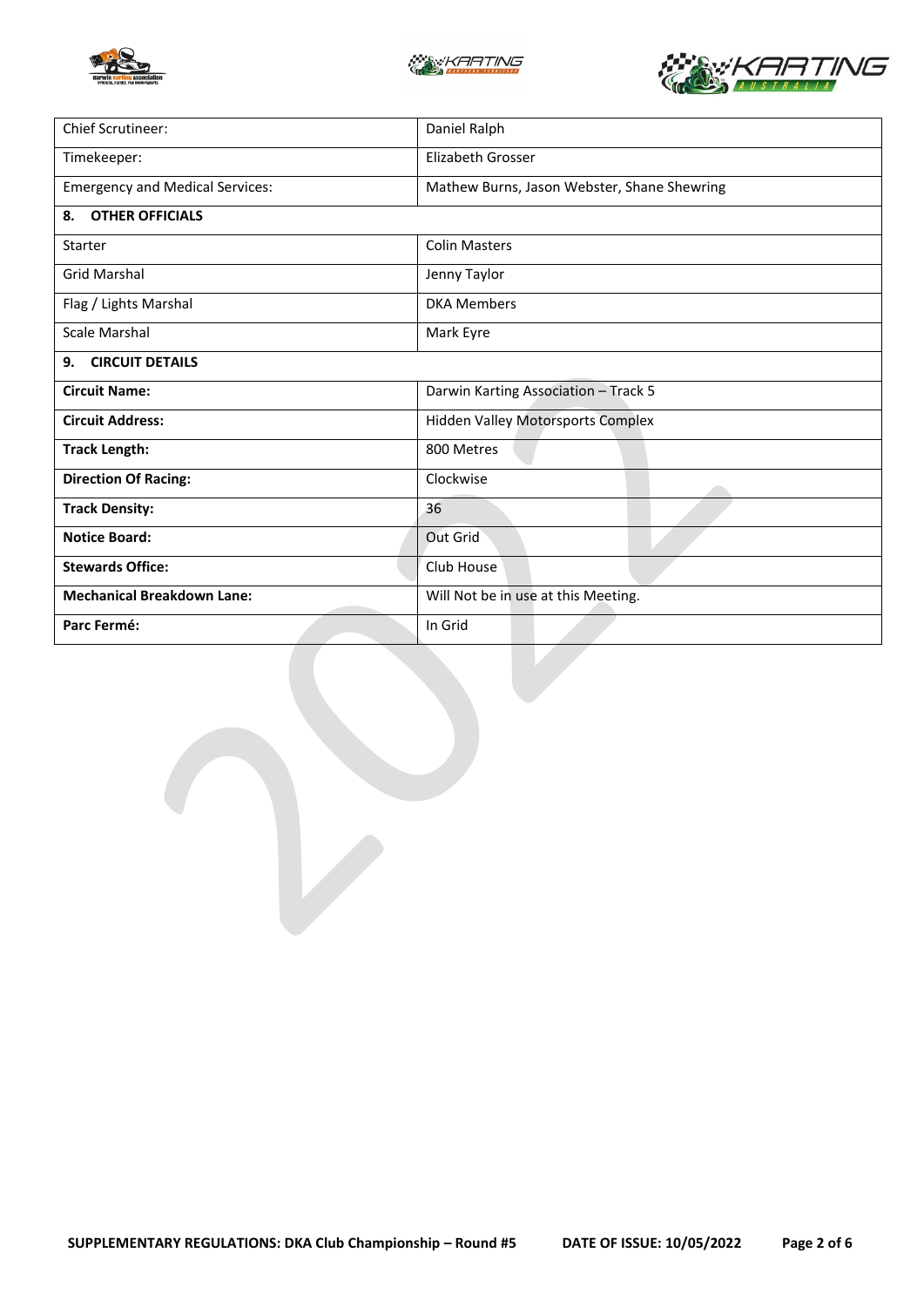





## **2. ADMINISTRATION**

| 1.                                                                                                                                                | The number of entries in the Event is strictly limited by Government Directions/Orders. |                                                                                     |                                      |                                                                                     |  |  |  |
|---------------------------------------------------------------------------------------------------------------------------------------------------|-----------------------------------------------------------------------------------------|-------------------------------------------------------------------------------------|--------------------------------------|-------------------------------------------------------------------------------------|--|--|--|
|                                                                                                                                                   |                                                                                         | Pre-entry for the Event is essential. There will be NO ENTRIES ACCEPTED ON THE DAY. |                                      |                                                                                     |  |  |  |
|                                                                                                                                                   |                                                                                         | The Competition Groups listed below are permitted to compete at this Meeting.       |                                      |                                                                                     |  |  |  |
| <b>COMPETITION GROUPS</b><br>2.                                                                                                                   |                                                                                         |                                                                                     |                                      | Competition Group names as listed in the 2022 Australian Karting Manual Competition |  |  |  |
|                                                                                                                                                   |                                                                                         |                                                                                     | Rules Chapter 5 Rule 7 must be used. |                                                                                     |  |  |  |
| <b>Competition Group</b>                                                                                                                          | <b>Eligible Classes for each Competition Group</b>                                      |                                                                                     |                                      |                                                                                     |  |  |  |
| Cadet                                                                                                                                             |                                                                                         | Cadet 9                                                                             |                                      | Cadet 12                                                                            |  |  |  |
| <b>Junior (Lower Performance)</b>                                                                                                                 |                                                                                         | KA4 - Championship                                                                  |                                      |                                                                                     |  |  |  |
| <b>Junior (Higher Performance)</b>                                                                                                                |                                                                                         | KA3                                                                                 |                                      |                                                                                     |  |  |  |
| <b>Senior (Lower Performance)</b>                                                                                                                 |                                                                                         | NT Combined - Light                                                                 |                                      | NT Combined - Medium                                                                |  |  |  |
| <b>Senior TaG</b>                                                                                                                                 |                                                                                         | <b>TaG 125</b>                                                                      |                                      |                                                                                     |  |  |  |
| Should any Competition Group reach 80% of the Track Density, the Classes in that Competition Group may be split into two (2) groups.<br>$\bullet$ |                                                                                         |                                                                                     |                                      |                                                                                     |  |  |  |
| <b>ENTRIES</b><br>3.                                                                                                                              |                                                                                         |                                                                                     |                                      |                                                                                     |  |  |  |
| 9:00am 9/05/2022<br>2.1 ENTRIES OPEN:                                                                                                             |                                                                                         |                                                                                     |                                      |                                                                                     |  |  |  |
| 2.4 ENTRIES CLOSE:<br>10:30pm 13/05/2022                                                                                                          |                                                                                         |                                                                                     |                                      |                                                                                     |  |  |  |
| <b>ENTRY FEE</b><br>4.                                                                                                                            |                                                                                         |                                                                                     |                                      |                                                                                     |  |  |  |
| 3.1 The Entry Fee for each Competition Group at this Meeting including GST including the TDF levy is as follows:                                  |                                                                                         |                                                                                     |                                      |                                                                                     |  |  |  |
| <b>Competition Group Name</b>                                                                                                                     |                                                                                         |                                                                                     |                                      | <b>Entry Fee</b>                                                                    |  |  |  |
| Cadet and Junior Groups                                                                                                                           |                                                                                         |                                                                                     |                                      | \$30                                                                                |  |  |  |
| Senior Groups                                                                                                                                     |                                                                                         | \$35                                                                                |                                      |                                                                                     |  |  |  |
| <b>ENTRY PROCEDURE</b><br>5.                                                                                                                      |                                                                                         |                                                                                     |                                      |                                                                                     |  |  |  |
| 4.1 Each Entry for this Meeting must be made using the CMS as follows:                                                                            |                                                                                         |                                                                                     |                                      |                                                                                     |  |  |  |
| Log on to your driver information via http://www.karting.net.au/<br>٠                                                                             |                                                                                         |                                                                                     |                                      |                                                                                     |  |  |  |
| Click on the licence and entries icon (top centre of the screen)<br>٠                                                                             |                                                                                         |                                                                                     |                                      |                                                                                     |  |  |  |
| Click on the "Enter a Race Meeting" icon<br>٠                                                                                                     |                                                                                         |                                                                                     |                                      |                                                                                     |  |  |  |
| Enter your log on details                                                                                                                         |                                                                                         |                                                                                     |                                      |                                                                                     |  |  |  |
| Under 'My Details' functions, choose 'Pre Enter Race Meeting'                                                                                     |                                                                                         |                                                                                     |                                      |                                                                                     |  |  |  |
| Choose the State in which the Meeting is being held                                                                                               |                                                                                         |                                                                                     |                                      |                                                                                     |  |  |  |
| Choose the Club who is the Organiser of the Meeting<br>٠                                                                                          |                                                                                         |                                                                                     |                                      |                                                                                     |  |  |  |
| 4.2 Payment of the Entry Fee can be made as follows:                                                                                              |                                                                                         |                                                                                     |                                      |                                                                                     |  |  |  |
| Credit card Payments can be made via CMS using SecurePay ONLY                                                                                     |                                                                                         |                                                                                     |                                      |                                                                                     |  |  |  |
| NT School Sport Vouchers - email to dkasecretary@outlook.com                                                                                      |                                                                                         |                                                                                     |                                      |                                                                                     |  |  |  |
| Payment at the Track Will Not be accepted.                                                                                                        |                                                                                         |                                                                                     |                                      |                                                                                     |  |  |  |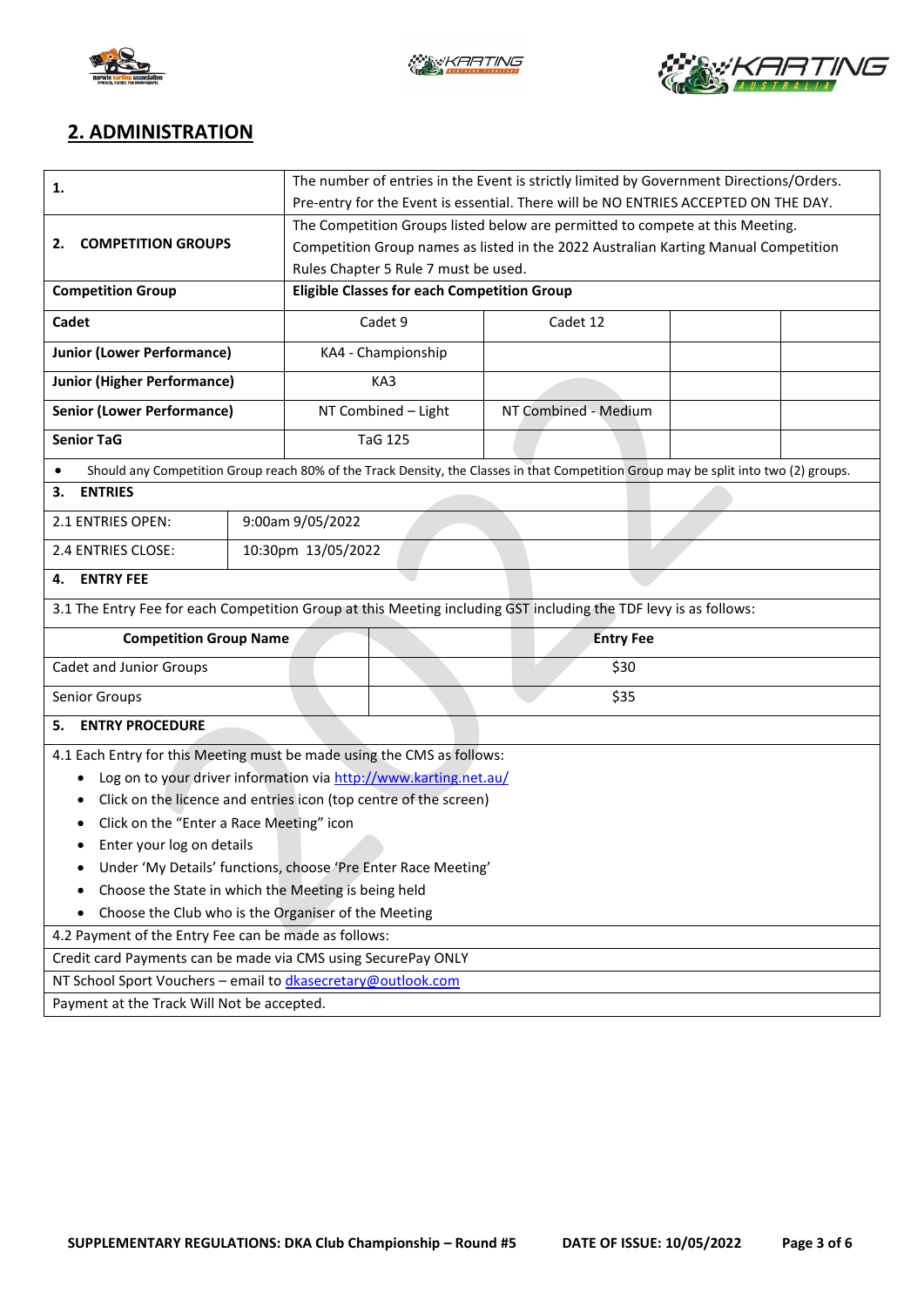



#### **6. MINIMUM ENTRIES**

5.1 4 is the minimum number of pre-entries which must be received for each Competition Group.

5.2 If insufficient entries are received for a Competition Group to form, the Competition Group must be consolidated in accordance with the Competition Rules Chapter 1 – Rule 9.

#### **7. BRING A MATE SESSION**

6.1 A "Bring a Mate" session Will be conducted at this Meeting.

#### **8. TEAMS COMPETITION**

7.1 Teams Competition Will Not be conducted at this Meeting.

## **3. SPECIFIC COVID-19 RESTRICTION AND MITIGATION REQUIREMENTS**

**COVIDSafe ACTION PLAN** (When required at law) The Club has completed a COVIDSafe Action Plan and submitted it to the relevant State Government Department. All actions identified as being required to be done to create a COVIDSafe Event and Club facility must be carried out prior to and during the Event. **1. PERMITTED AND NON-PERMITTED PERSONS 1.1. No person who has symptoms consistent with COVID-19 (this includes any fever, respiratory symptoms, shortness of breath, sore throat, cough, lack of smell or fatigue) is permitted to attend the circuit or participate in the event. 1.2. Any person who starts to feel unwell or to exhibit symptoms of COVID-19 during the event must immediately avoid contact with all persons at the circuit and MUST IMMEDIATELY LEAVE the circuit. 2. SOCIAL DISTANCING AND DENSITY REQUIRMENTS**  2.1. Government prescribed Social Distancing measures must always be observed. **2.2.** The use by Permitted Persons of any indoor facilities is strictly limited by the Density Quotient of the room as included in the Club's COVIDSafe Action Plan. **2.3.** Food service provided at the Event must fully comply with all State Public Health Authority Orders/Directions/Regulations. • Hand Hygiene must be available at all food service outlets. • Regular cleaning in accordance with the Club's COVIDSafe Action Plan MUST be carried out throughout the Event. **3. Check In Requirements 3.1 As the Darwin Karting Association Facility is a licenced venue all attendees MUST complete and submit the Territory Check-In QR Code upon arrival at the venue 4. HYGIENE FACILITIES - TOILET/WASHROOM FACILITIES and HAND SANITISER 4.1** The Club is required to provide facilities to ensure general and sensible hygiene practices are maintained. **4.2** Toilet and washroom facilities at the Circuit must be open and available for use. **4.3** Washroom facilities must be properly equipped with liquid soap, running water and either air hand driers or paper towels. • The toilets and washroom facilities must be cleaned at least once during the day or as otherwise required in accordance with the Club's COVIDSafe Action Plan **4.4** It is strongly recommended that Essential Karting Personnel and Permitted Persons bring their own supply of hand sanitiser for use in accordance with government recommendations in addition to hand sanitiser that is supplied by the Club.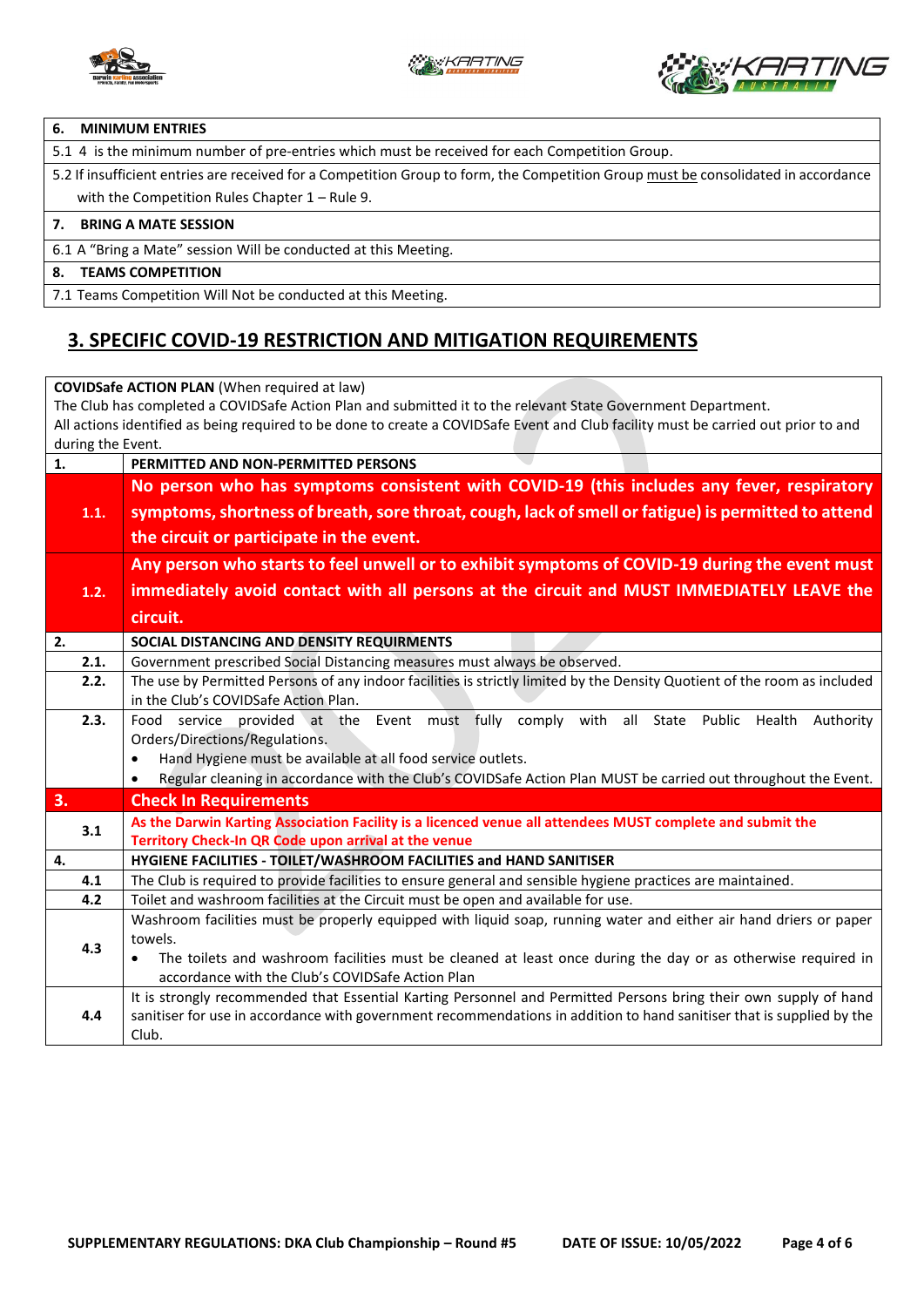





## **4. COMPETITION**

| <b>FORMAT OF RACING - CLUB COMPETITION GROUPS</b><br>1. |                                                                                                                              |                                                                                              |        |         |        |         |  |  |
|---------------------------------------------------------|------------------------------------------------------------------------------------------------------------------------------|----------------------------------------------------------------------------------------------|--------|---------|--------|---------|--|--|
| 1.1                                                     | <b>Practice</b>                                                                                                              | 1 Practice session/s of 2 laps will be held.                                                 |        |         |        |         |  |  |
| 1.2                                                     | Qualifying                                                                                                                   | There Will Not be Timed Qualifying at this Event.                                            |        |         |        |         |  |  |
|                                                         |                                                                                                                              | If Timed Qualifying occurs (Order of Karts on the grid must be random - no high/low numbers) |        |         |        |         |  |  |
| 1.3                                                     | <b>Heats &amp; Final</b><br>The system of gridding will be in accordance with State Regulations - Club Competition Format 18 |                                                                                              |        |         |        |         |  |  |
| <b>DISTANCES</b><br>2.                                  |                                                                                                                              |                                                                                              |        |         |        |         |  |  |
| Heat 1                                                  |                                                                                                                              | 10 Laps                                                                                      | Heat 2 | 10 Laps | Heat 3 | 10 Laps |  |  |
| Final                                                   |                                                                                                                              | 14 Laps                                                                                      |        |         |        |         |  |  |
| <b>ACCESS TO CIRCUIT</b><br>3.                          |                                                                                                                              |                                                                                              |        |         |        |         |  |  |
| 3.1                                                     | Competitors will be permitted to enter the circuit from 7:00am on 15/05/2022                                                 |                                                                                              |        |         |        |         |  |  |
| <b>DRIVERS BRIEFING</b><br>4.                           |                                                                                                                              |                                                                                              |        |         |        |         |  |  |
| 4.1                                                     | Driver's Briefing will be conducted before the commencement of Practice                                                      |                                                                                              |        |         |        |         |  |  |
| <b>SCRUTINEERING</b><br>5.                              |                                                                                                                              |                                                                                              |        |         |        |         |  |  |
| 5.1                                                     | All competitors will be required to complete an electronic Scrutineering Form via                                            |                                                                                              |        |         |        |         |  |  |
|                                                         | https://kartingaustralia.wufoo.com/forms/ka-scrutineering-record-darwin                                                      |                                                                                              |        |         |        |         |  |  |
| 5.2                                                     | This form will be submitted to the Race Secretary in an electronic format.                                                   |                                                                                              |        |         |        |         |  |  |
| 6. FUEL                                                 |                                                                                                                              |                                                                                              |        |         |        |         |  |  |
| 6.1                                                     | PULP and E10 PULP are the only fuels permitted to be used at this meeting.                                                   |                                                                                              |        |         |        |         |  |  |
| 6.2                                                     | Control Fuel Will be used at this meeting. Control Fuel to be purchased from PUMA Wishart Road.                              |                                                                                              |        |         |        |         |  |  |
| 6.3                                                     | Supply details for Control Fuel are:                                                                                         |                                                                                              |        |         |        |         |  |  |
| a)                                                      |                                                                                                                              | Pumamax 98 fuel for use at this meeting must be purchased from:                              |        |         |        |         |  |  |
| b)                                                      | Puma - Wishart Rd and Lube Centre                                                                                            |                                                                                              |        |         |        |         |  |  |
|                                                         | 5 Wishart Road, Berrimah, NT, 0828                                                                                           |                                                                                              |        |         |        |         |  |  |
| c)                                                      | Proof of purchase of the fuel must be retained and produced to the Chief Scrutineer or Fuel Tester if required.              |                                                                                              |        |         |        |         |  |  |

 $\overline{\phantom{a}}$